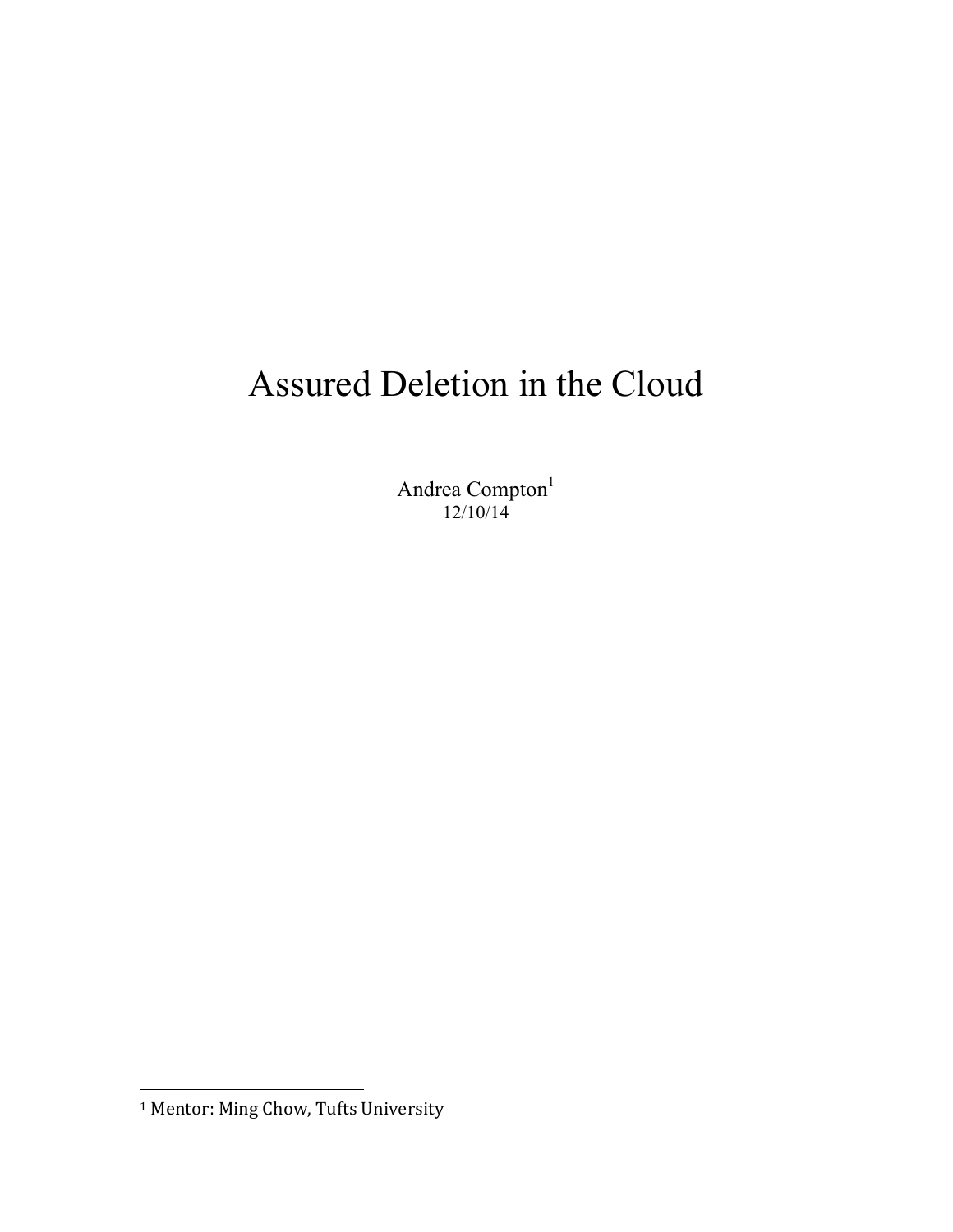#### **Abstract**

As more people and companies become paperless they are relying on a new way to store information, the cloud. The cloud is a storage system that many people trust yet don't know how to control. Previously, anyone could use a hard drive and be able to at least turn it off if they felt something was being compromised. Now, the cloud can't be turned off on a whim, and many people trust their provider to keep it secure. This security is needed to protect their credentials and their data while on the network. A main issue in cloud security is deletion. When a user deletes a file how can they be sure it was actually deleted? This paper provides a background on the cloud, how files are stored and deleted, and discusses current and possible future approaches used by cloud services providers to assure customers their files were deleted adequately. In an ever-changing world, security must be kept up to date as providers attempt to satisfy customers' needs.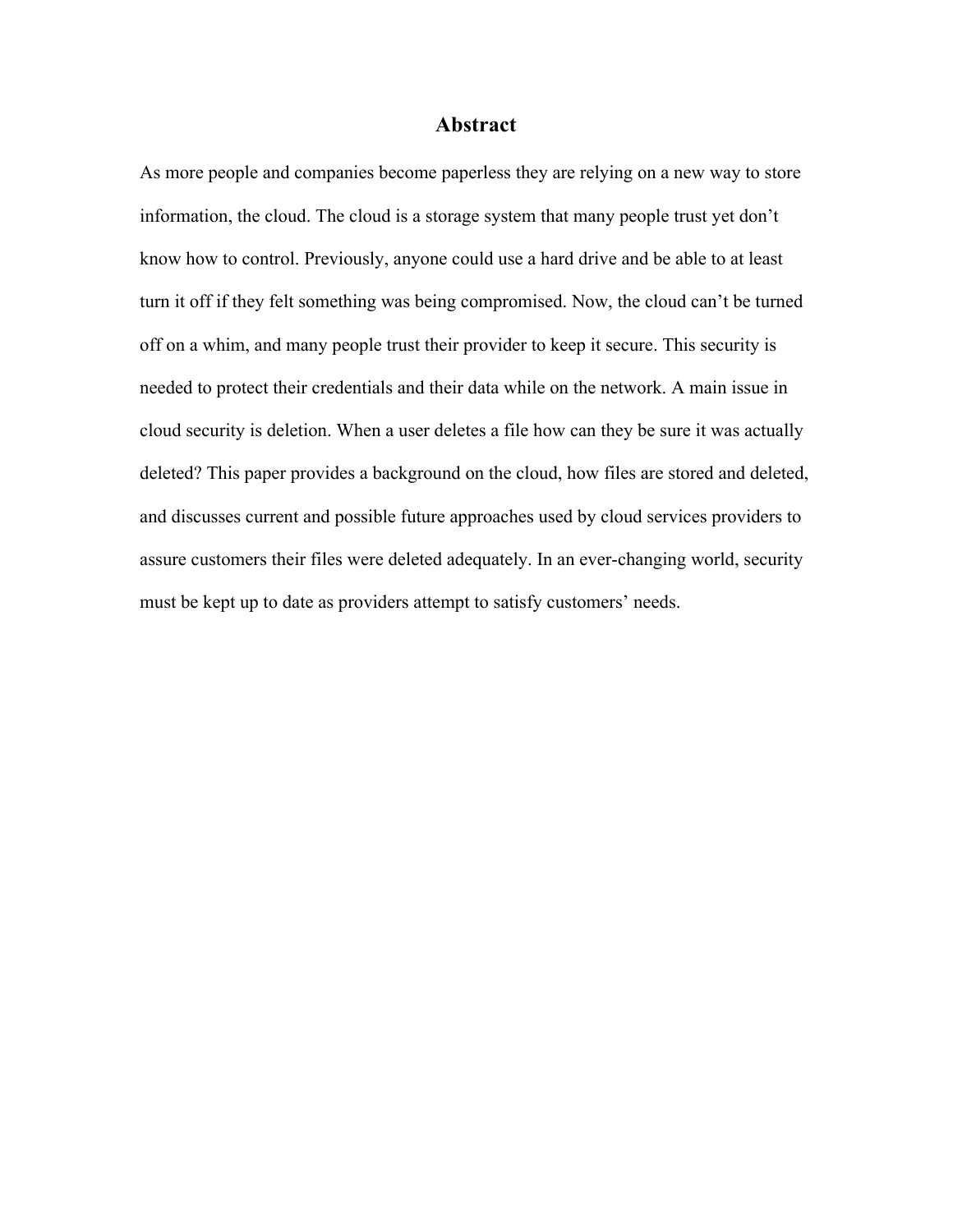## **1 Introduction**

Cloud computing originated from a need for large computational power and storage space.[1] According to the United States National Institute of Standards and Technology (NIST):

Cloud computing is a model for enabling ubiquitous, convenient, on-demand network access to a shared pool of configurable computing resources (e.g., networks, servers, storage, applications, and services) that can be rapidly provisioned and released with minimal management effort or service provider interaction.[5]

Today, it is not only used by companies, but by individuals who are drawn to it for its benefits and ease of use. Many emerging companies such as Dropbox, Box, and SugarSync are popular options for fast and easy storage. While most cloud services offer elasticity, pay-per use options, increased storage, reduced cost, and are highly automated, security is a vital concern.[4] Many CEO's have stated that even though the cloud decreases business risk and cost savings, they have held off transferring their data because of the lack of security.[6]

## **2 To the Community**

In this technological age we are moving away from direct storage to an easier, less painful way to ensure data integrity. Many people use cloud services to share resources and backup data because of its ease of use, without thinking about the potential security risks. Even popular mobile devices, such as Apple's iPhone, are seamlessly transitioning to the cloud. With the new update, users can place their address book, photos, and other information in Apple's iCloud, which can then be accessed from anywhere if the same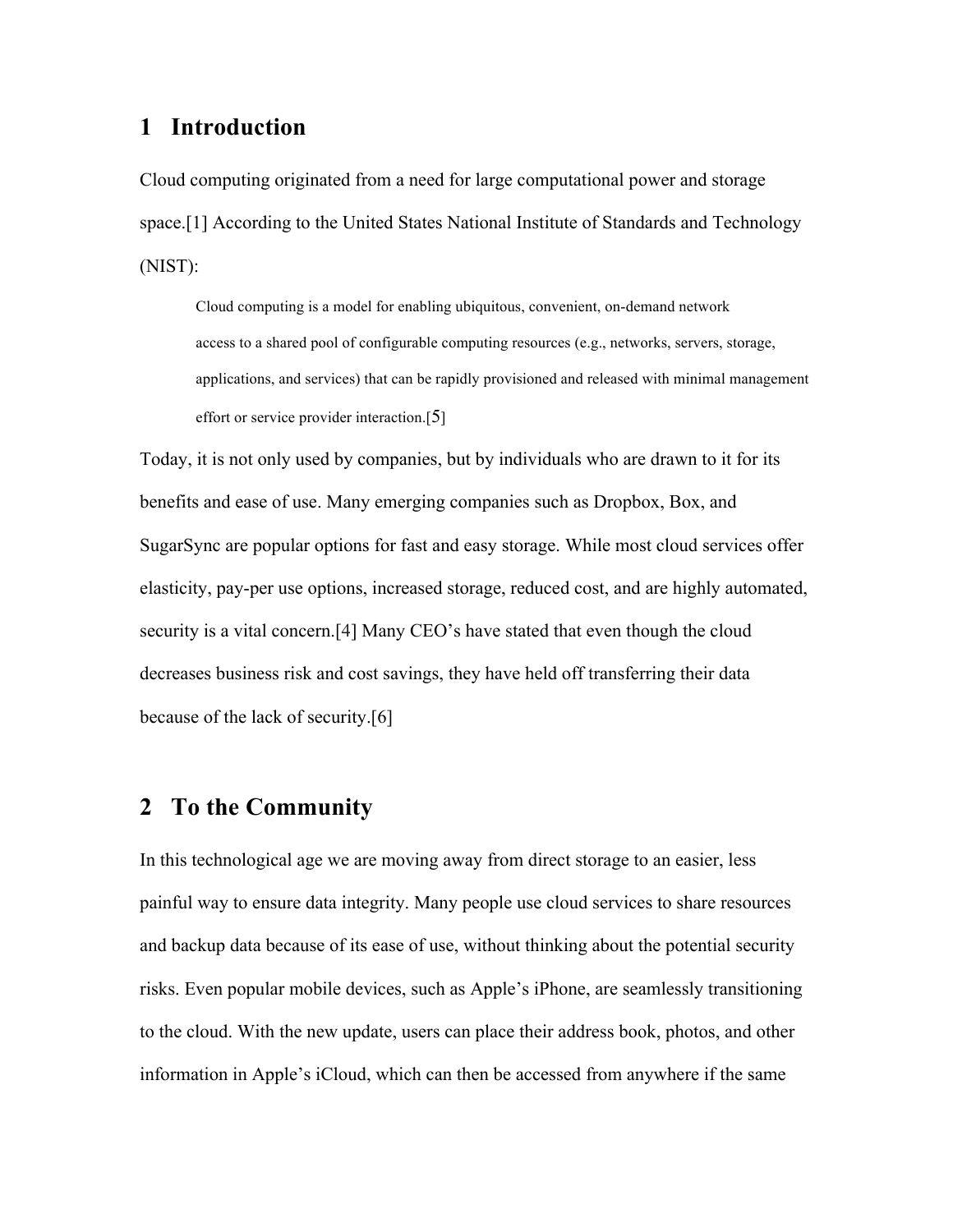AppleID is given. This is great if you ever need to restore your phone or share pictures with friends and family; however, protecting this data is now out of your control. You have entered a trust relationship with Apple and relinquish the power to physically destroy your data. In particular, researchers have found that deleted data can be recovered from smartphones. Images, audio files, PDFs, and Word documents previously deleted from common vendors Dropbox, Box, and SugarSync, were recovered using both an HTC Android smartphone and an iPhone.[7] This paper will discuss how data is deleted in the cloud and different ways to validate its deletion.

## **3 Defenses**

#### **3.1 Background**

When you upload your data to the cloud it is stored remotely, in an unknown server farm, alongside the data of many other customers of the same provider. Data is stored on the servers in virtual machines unique to each user and thus "cloud computing can be thought of as an evolution of outsourcing, where an organization's business processes or infrastructures are contracted out to a different provider."[6] Customers are unaware of the location of their data, as it is usually outsourced, and companies such as Google and Amazon keep their locations private.[6] In addition, cloud services providers create multiple copies of your data which are then placed on different servers, protecting against data loss yet resulting in problems assuring data deletion.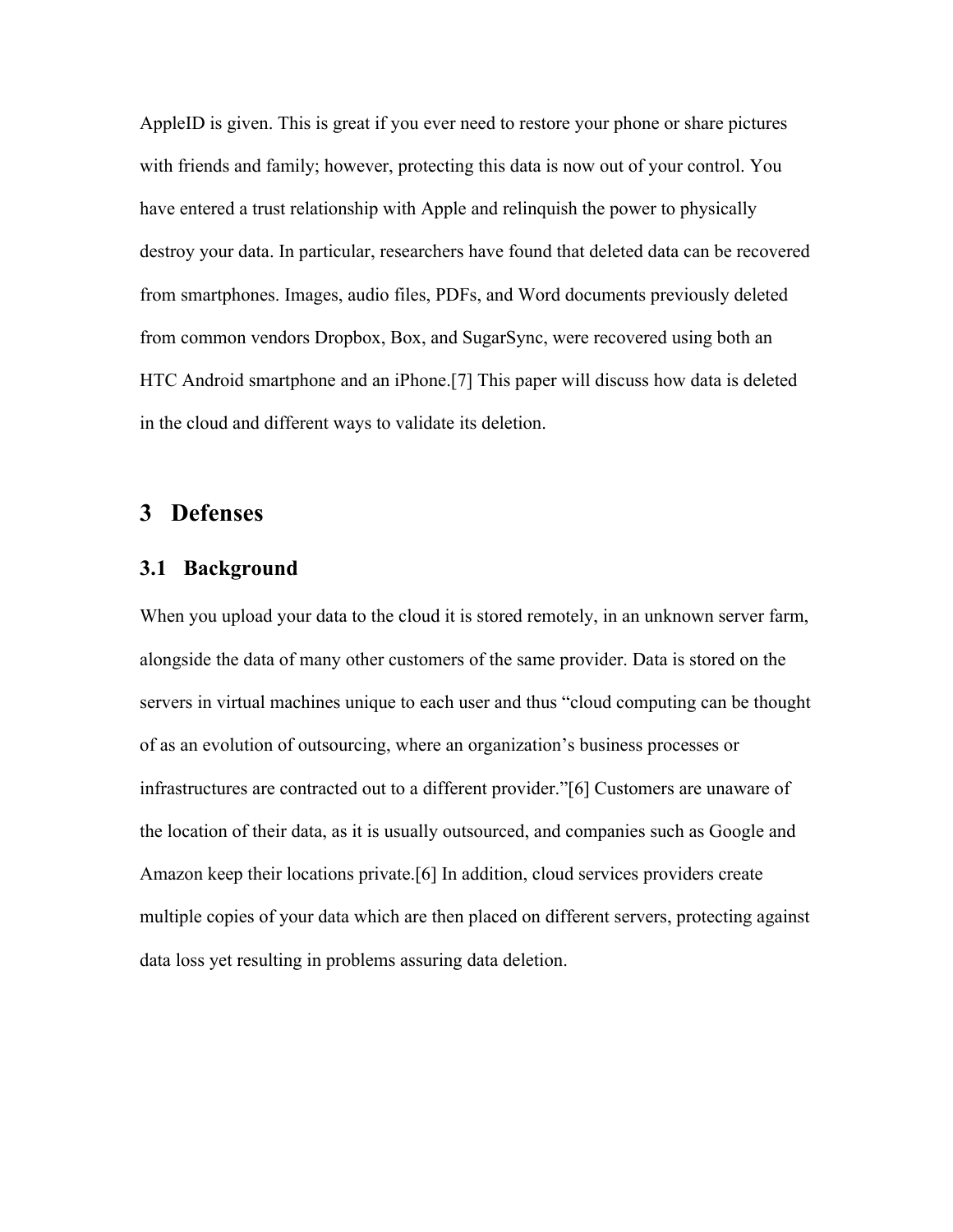#### **3.2 Privacy**

In order to trust your cloud provider you need to know how your data is being secured. The cloud is run on a network of servers, leaving it vulnerable to network attacks including denial of service, man in the middle, network sniffing, and port scanning to name a few. This allows attackers to gain access to sensitive data if it is left unencrypted.[4] Thus trust in your provider is critical. Transferring data from virtual machines to physical machines must be secure and requires data encryption, enforcing appropriate data sharing policies and maintaining secure resource allocation and memory management algorithms.[8] If a trustworthy provider is chosen, your data may be sufficiently secure; however, your data is now completely in the hands of your cloud services provider. One option for enhanced security is to use a private cloud. While more expensive, private clouds come with many security benefits. In the Amazon Virtual Private Cloud enterprises can "connect their existing infrastructure to a set of isolated Amazon Web Services (AWS) compute resources via a virtual private network connection and extend their existing management capabilities such as security services, firewalls, and intrusion detection systems to include their AWS resources."[4] A crucial privacy issue is data deletion. When users specify they want data removed they should be assured that all copies of the data were removed completely to prevent malicious users from retrieving it in the future.

#### **3.3 Data Deletion**

The U.S. Department of Defense's definition of data deletion states two of the key concepts regarding effective deletion: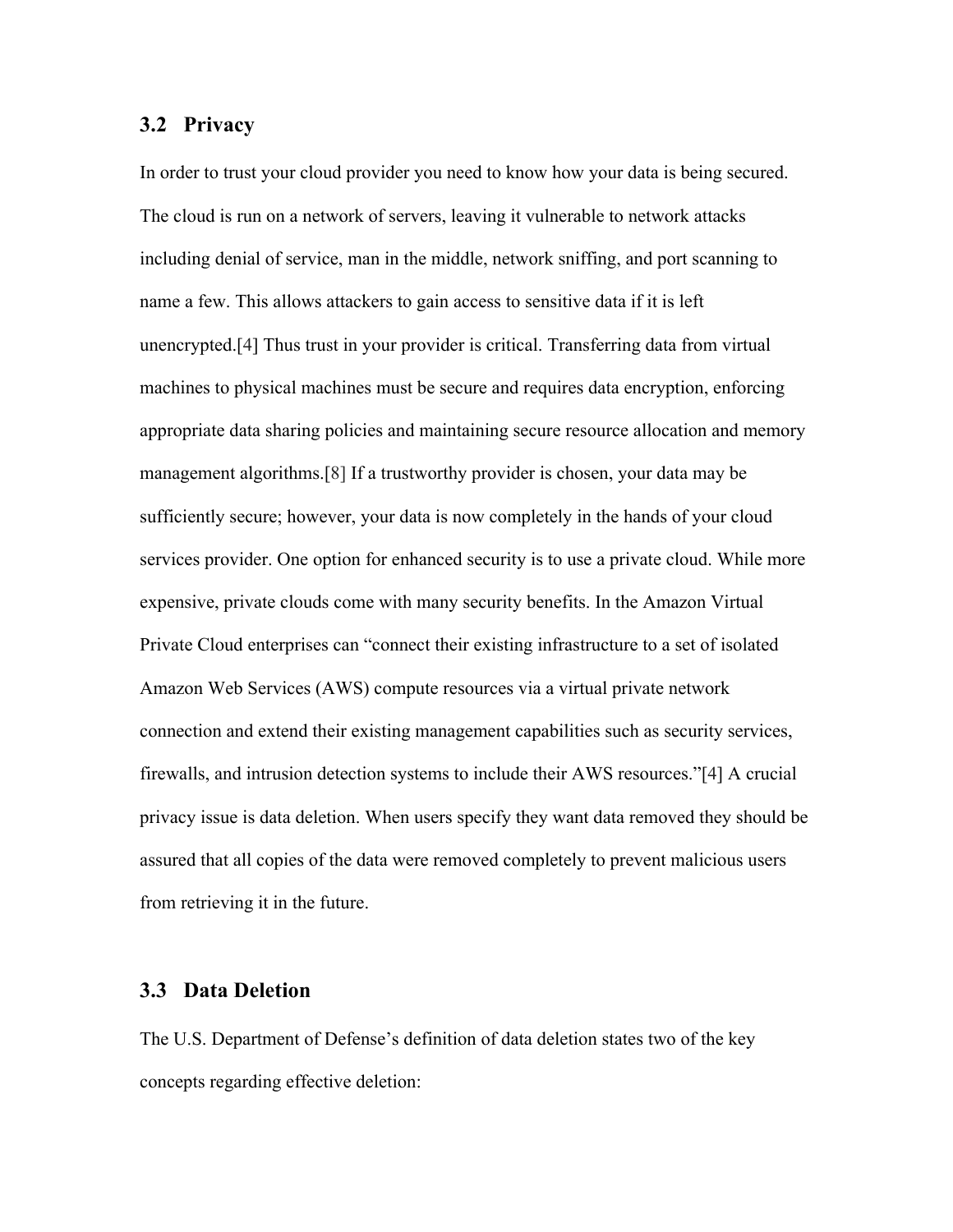- a. Clearing. Clearing is the process of eradicating the data on media before reusing the media in an environment that provides an acceptable level of protection for the data that was on the media before clearing. All internal memory, buffer, or other reusable memory shall be cleared to effectively deny access to previously stored information.
- b. Sanitization. Sanitization is the process of removing the data from media before reusing the media in an environment that does not provide an acceptable level of protection for the data that was in the media before sanitizing. IS resources shall be sanitized before they are released from classified information controls or released for use at a lower classification level.[3]

Unfortunately, data is usually not deleted according to these specifications, allowing it to be accessed by archives, backups, or restorations.[11] This is exacerbated in the cloud as extra copies of data are stored, and the disk containing your data also holds data from other clients. Even if deletion is requested, it may not occur instantaneously. Many companies use garbage collection, a form of automatic memory management, which erases or overwrites the data sometimes months later. This allows users to recover deleted data for a period of time if the delete was accidental. If customers have sensitive data they want to adequately delete, providers offer encryption. Due do security concerns, providers now encrypt the data before it leaves the user's data center. The encryption keys are "maintained at the edge, on customer's premises," guaranteeing that when the key is deleted, nobody can read the data if it's adequately deleted or not.[9] This technique, crypto-shredding, provides one way to guarantee data will not be obtainable by a third party.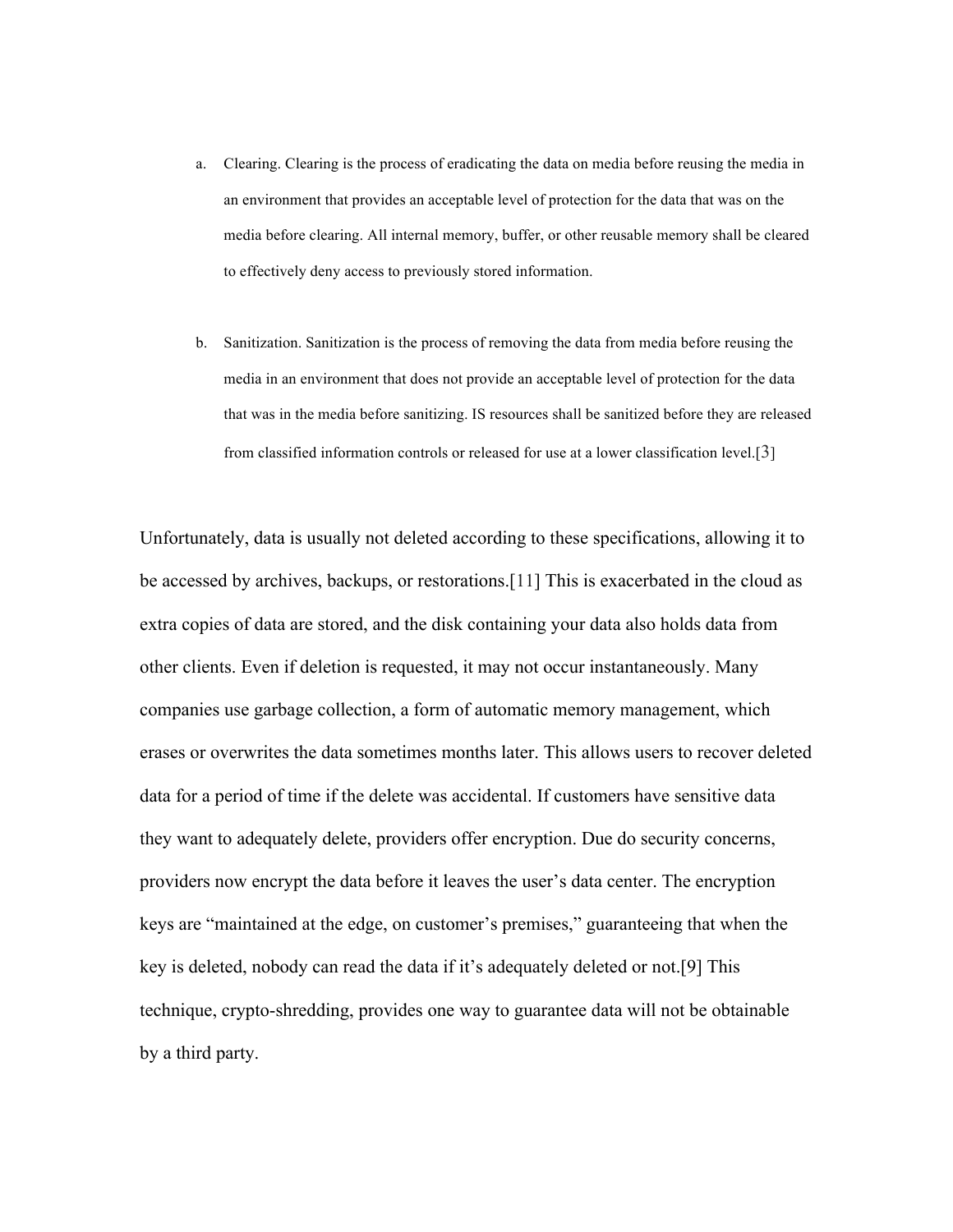#### **3.4 Assured Data Deletion**

Many companies, including hospitals, banks, and law firms, must be guaranteed data was deleted adequately. Here I will present two ways to assure data deletion. The first is timebased file assured deletion where files are deleted and remain permanently inaccessible after a specified duration. To make sure all copies are unattainable after deletion, the owner first encrypts the files with a data key. A separate key manager then encrypts this data key with a control key. This control key is time-based and the key manager will remove the key at the specified time declared when the file was encrypted. Without the control key, both the file and data key remain encrypted, and are thus believed to be adequately deleted even if expired copies are not fully removed. The second approach, policy-based file assured deletion, is similar to time-based, but instead of associating files with a specified time, they are associated with a file access policy. A file access policy is "a Boolean combination of atomic policies."[10] Control keys are associated with each atomic policy and thus when policies are revoked, the key manager removes their control keys. If we assume a file is associated with one policy, then when the policy becomes revoked and no longer holds, the control key will be removed and the file will become inaccessible. For instance if a company declares a user-based policy stating that person P is an employee, all of P's files can be associated with this policy. Then if person P quits the company, the control key for this policy, and all of P's files, will be deleted. Resulting in no obtainable access to the cloud files associated with that control key. This method, known as FADE, is a secure overlay cloud storage system providing access control and assured deletion, yet has only been implemented as a prototype as performance and security tradeoffs are still being measured. Researchers have been able to show that,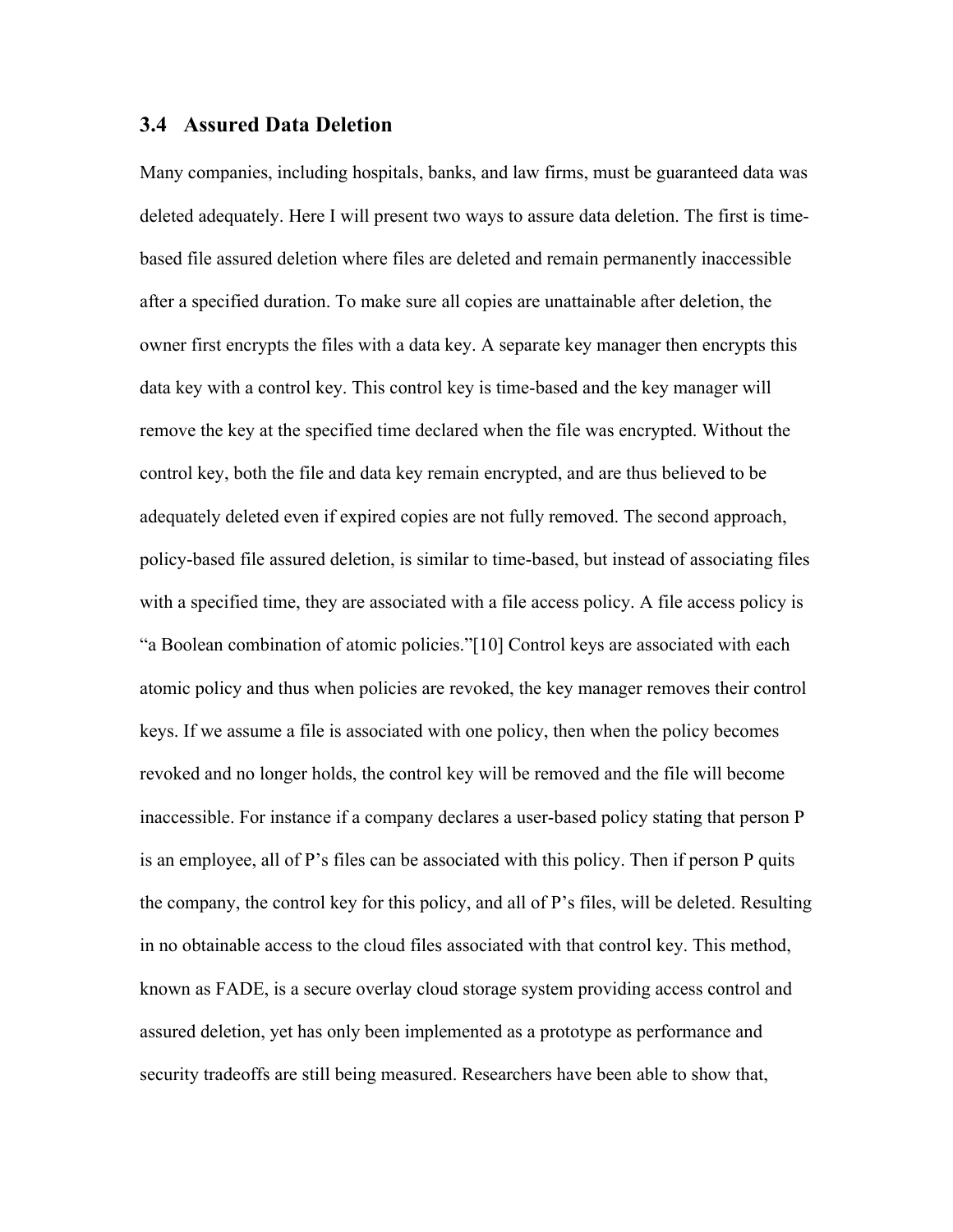while performance slows with encryption, "the performance overhead of FADE becomes less significant when the size of the actual data file content increases (e.g., on the order of megabytes or even bigger). Thus, FADE is more suitable for enterprises that need to archive large files with a substantial amount of data."[10] Assured deletion in the cloud is not easy to obtain. Requiring encryption, and sometimes double encryption, is costly and may decrease performance, yet researchers are striving to find a solution that assures users their files are adequately deleted and convinces them to move to the cloud.

#### **3.5 Extension: Utilizing AWS CloudTrail Logs**

While assured deletion is not yet feasible, many cloud services providers offer services to better manage your files. Amazon Web Services (AWS) released CloudTrail, a web service that tracks the API calls from your AWS account and publishes the resulting log files.[2] In addition, Amazon offers a variety of CloudTrail partners, each providing analytics tools to ease the use of CloudTrail logs. To demonstrate how easily log files can be analyzed according to company needs, a java script was written to accompany this paper. Amazon provides starting scripts and ideas with supporting documentation to simplify the process. The java script looks at the JSON format provided by Amazon and takes in the user and region of each API call, which can easily be extracted by Amazon's given scripts. A map is then created, noting where each call took place and displaying the user name, if prompted, allowing the user to visualize the data received.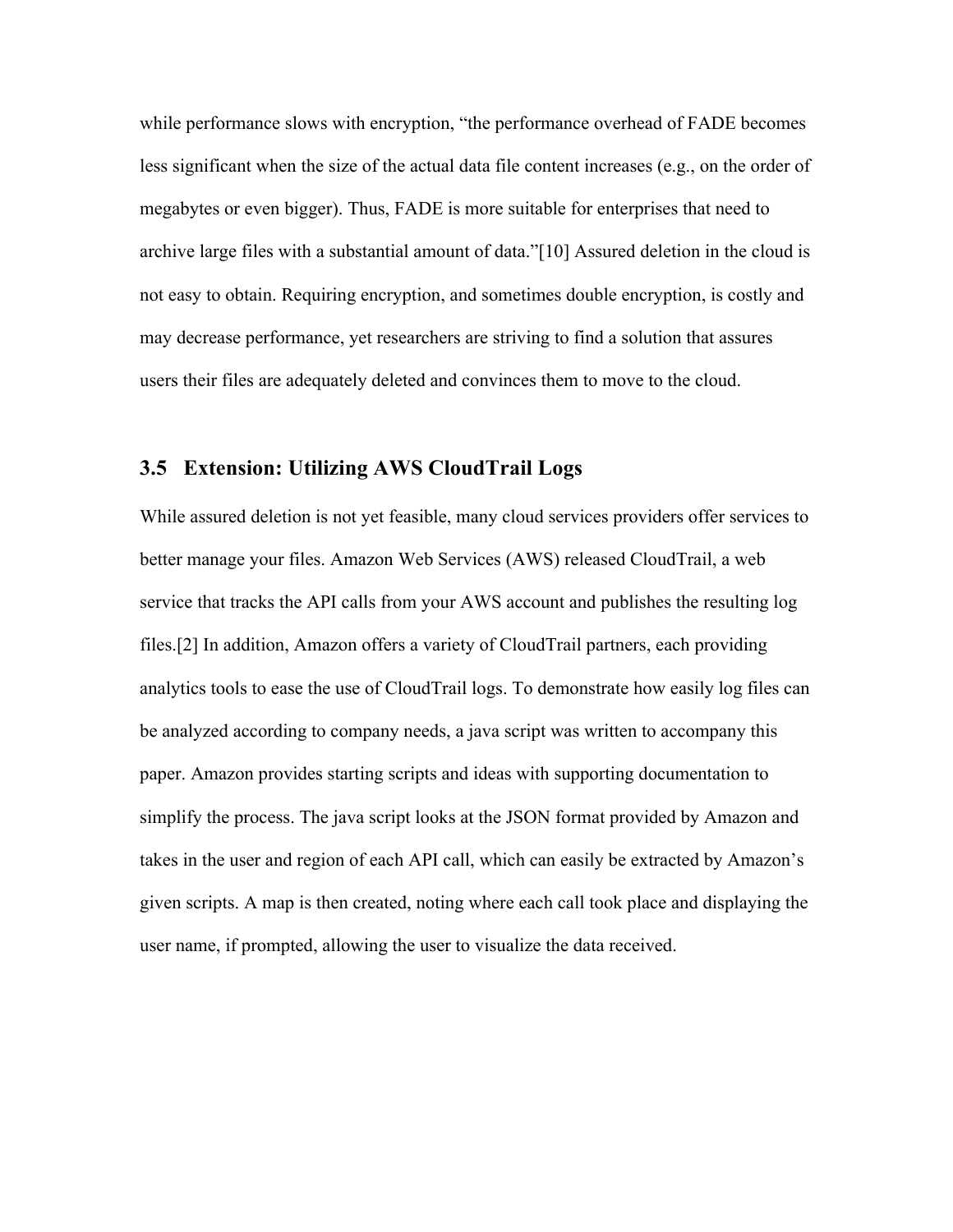# **4 Conclusion**

Storing data in the cloud has many benefits. Used by companies and individuals, files can be accessed from anywhere and can still be retrieved upon computer failure. All of these benefits, however, are still not enough to convince everyone to transfer their data. Security is a main concern as customers relinquish complete control and must trust their providers to maintain data integrity. Adequate file deletion is critical to gaining users trust. Many companies, including AWS, offer services to ease the use of provided log files, which give users every action associated with their files. This is a great way to obtain trust from customers even though it does not assure adequate deletion. As cloud services are relatively new, researchers are still working on ways to obtain complete deletion without compromising the alluring benefits offered. Crypto-shredding, timebased file assured deletion, and policy-based file assured deletion are intriguing solutions the problem and may emerge in the near future. For now, if you want to use cloud services you should research your provider and gain sufficient trust in their system. Writing a few simple scripts and utilizing secondary services offered are great ways to keep track of your data and maintain a suitable level of accountability. While adequate data deletion may not be readily available today, if you do your research and keep track of your data's movements, the cloud is a great option that will only continue to improve.